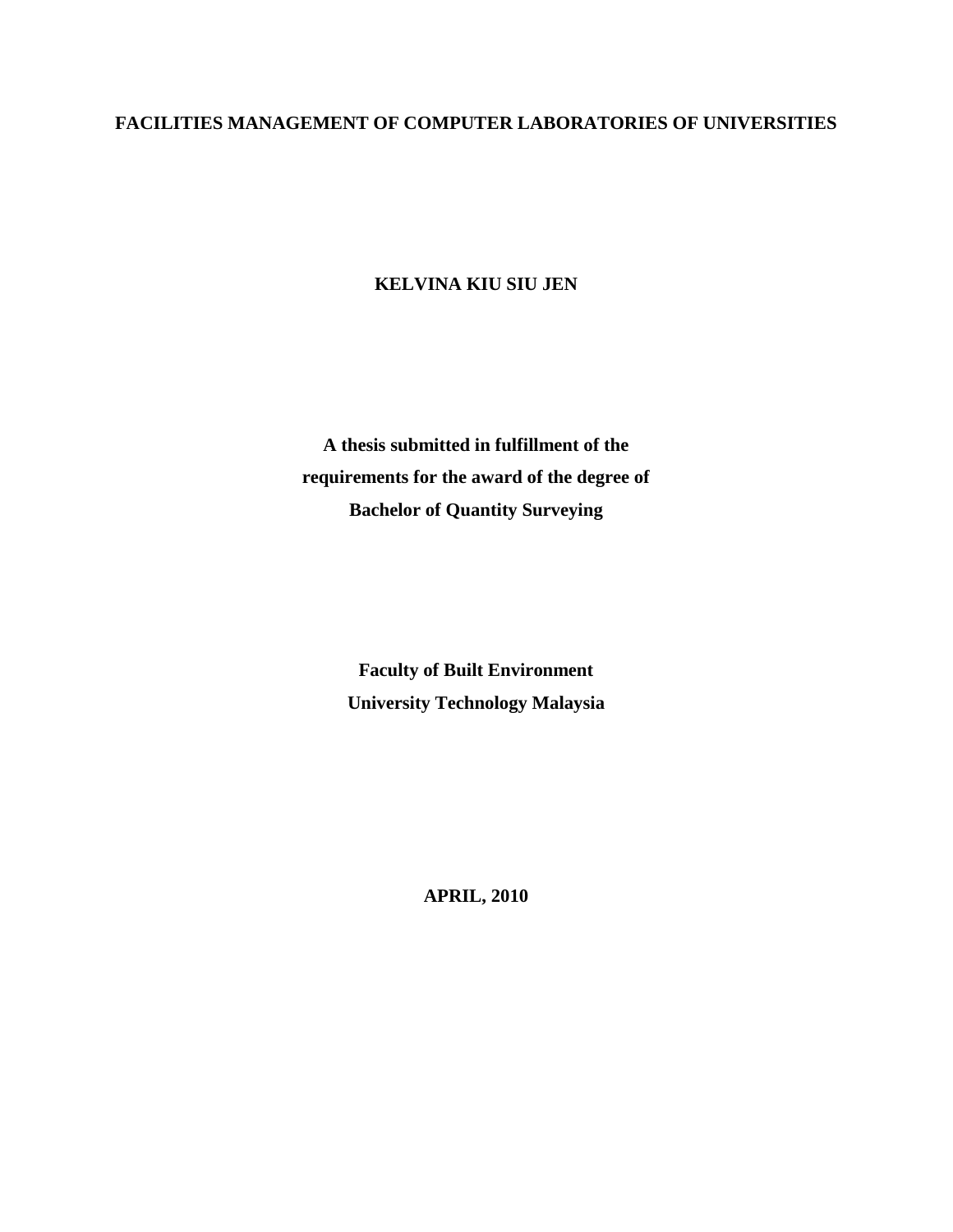## **ABSTRACT**

Due to the rapid development of construction industry and increasing number of public universities, it is important to carry out facilities management study. Recently, there is tremendous development of information and communications technology. In year 2005, The Malaysia Book of Record has awarded UTM as having the biggest computer laboratory in Malaysia. However, there is still a room for improvement with the computer laboratories provided in Centre for Information and Communication Technology (CICT) of UTM. The purpose for this study is to identify the facilities provided in the computer laboratories of five public universities and to identify the satisfactory of the students towards the facilities provided. This study was focused on Makmal Pengaturcaraan Orientasi Objek of Faculty of Information Science and Technology of UKM, Makmal FSSS1 of Faculty of Art and Social Science of UM, Makmal 4 of Faculty of Engineering of UPM, PTM3 of UTHM and West Wing Computer Laboratory of Centre for Information and Communication Technology of UTM. The respondents were the students from Faculty of Information Science and Technology of UKM, Faculty of Art and Social Science of UM, Faculty of Engineering of UPM, UTHM and UTM. A total of 500 questionnaires have been distributed and only 395 sets of questionnaires returned. Furthermore, observation was undertaken on each computer laboratory of stated five universities. Data collected were analysed using SPSS 16.0 (Statistical Package for Social Science). It was found that the computer laboratory of UTM provided most of the facilities which had been observed. However, the students from UKM were most satisfied with the facilities provided in the computer laboratory while the students from UTHM were least satisfied with the facilities provided. Hence, appropriate steps must be taken by each university in order to increase the satisfactory of the students towards the computer laboratories provided.